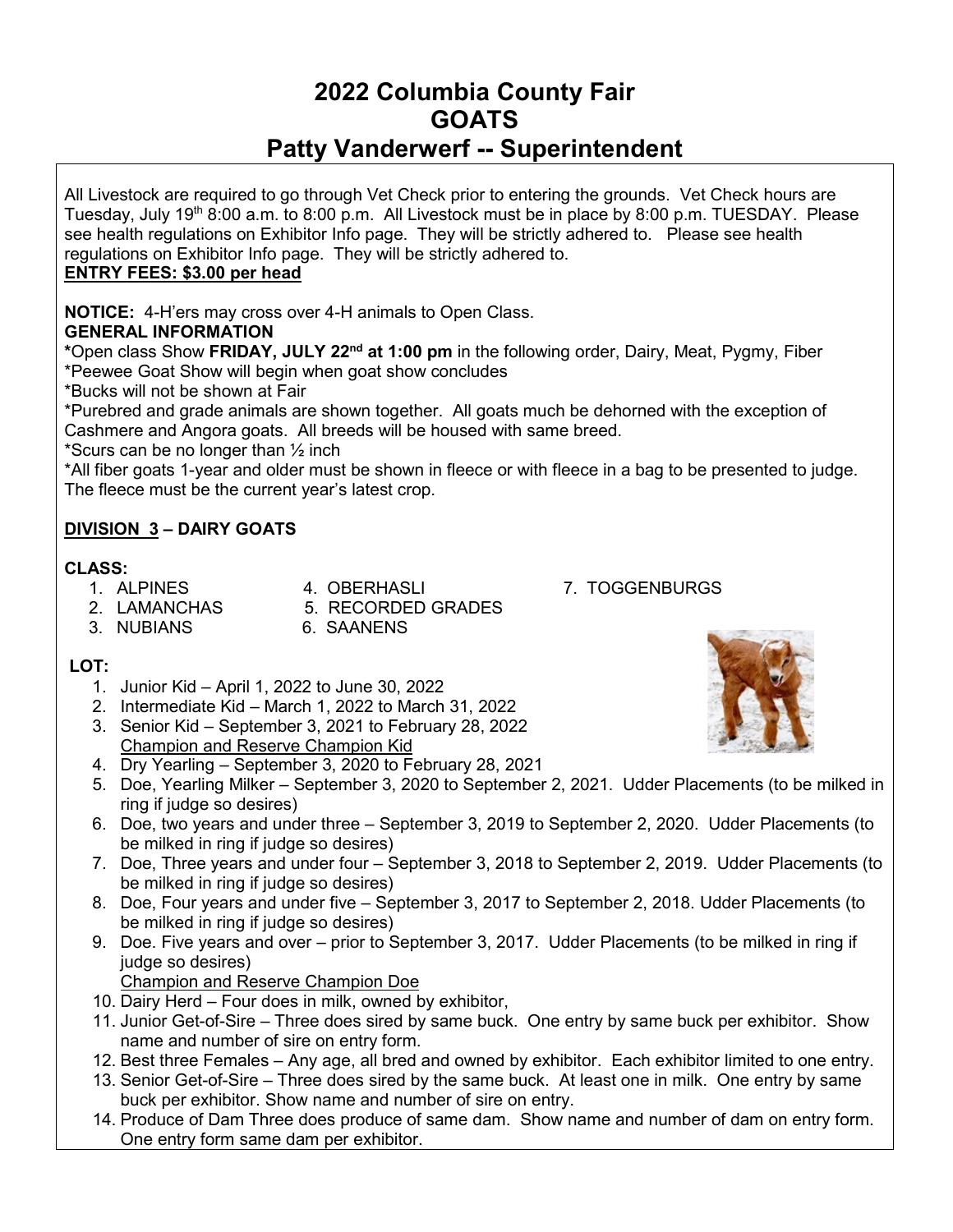# **DIVISION 4 – NIGERIAN DWARF DAIRY GOATS**

(All rules and regulations of the American Goat Society will be enforced by the show committee and the Columbia County Fair Livestock Department)

# **LOT:**

- 1. Junior Kid April 1, 2022 to June 30, 2022
- 2. Intermediate Kid March 1, 2022 to March 31, 2022
- 3. Senior Kid September 3, 2021 to February 28, 2022 Kid Champion and Reserve
- 4. Dry Yearling September 3, 2020 to February 28, 2021
- 5. Doe, Yearling Milker September 3, 2020 to September 2, 2021. Udder Placements (to be milked in ring if judge so desires)
- 6. Doe, two years and under three September 3, 2019 to September 2, 2020. Udder Placements (to be milked in ring if judge so desires)
- 7. Doe, Three years and under four September 3, 2018 to September 2, 2019. Udder Placements (to be milked in ring if judge so desires)
- 8. Doe, Four years and under five September 3, 2016 to September 2, 2017. Udder Placements (to be milked in ring if judge so desires)
- 9. Doe. Five years and over prior to September 3, 2017. Udder Placements (to be milked in ring if judge so desires)

Doe Champion and Reserve

- 10. Junior Get-of-Sire Three does sired by same buck. One entry by same buck per exhibitor. Show name and number of sire on entry form.
- 11. Dairy Herd Four does in milk, owned by exhibitor
- 12. Best three Females Any age, all bred and owned by exhibitor. Each exhibitor limited to one entry
- 13. Senior Get-of-Sire Three does sired by the same buck. At least one in milk. One entry by same buck per exhibitor. Show name and number of sire on entry
- 14. Produce of Dam Three does produced of same dam. Show name and number of dam on entry form. One entry from same dam per exhibitor
- 15. Dam and Daughter Animals must have been shown in own age section

# **DIVISION 5 - PYGMY GOATS**

#### **LOT:**

- 1. Junior Doe Kid- 8 weeks to 5 months, born after March 31, 2022 on or before July 6, 2022
- 2. Intermediate Doe Kid 5-8 months, born after December 31, 2021, on or before March 31, 2022
- 3. Senior Doe Kid 8 to 12 months, born after August 31, 2021 on or before December 31, 2021 Kid Champion and Reserve
- 4. Junior Dry Yearling 12 to 18 months, born after February 28, 2021 on or before August 31, 2021
- 5. Senior Dry Yearling 18 to 24 months, born after August 31, 2020 on or before March 1, 2021
- 6. Does under 2, freshened, born after August 31, 2019
- 7. 2 to 3-year-old does born after August 31, 2019 on or before August 31, 2020
- 8. 3 to 4-year-old does born after August 31, 2018 on or before August 31, 2019

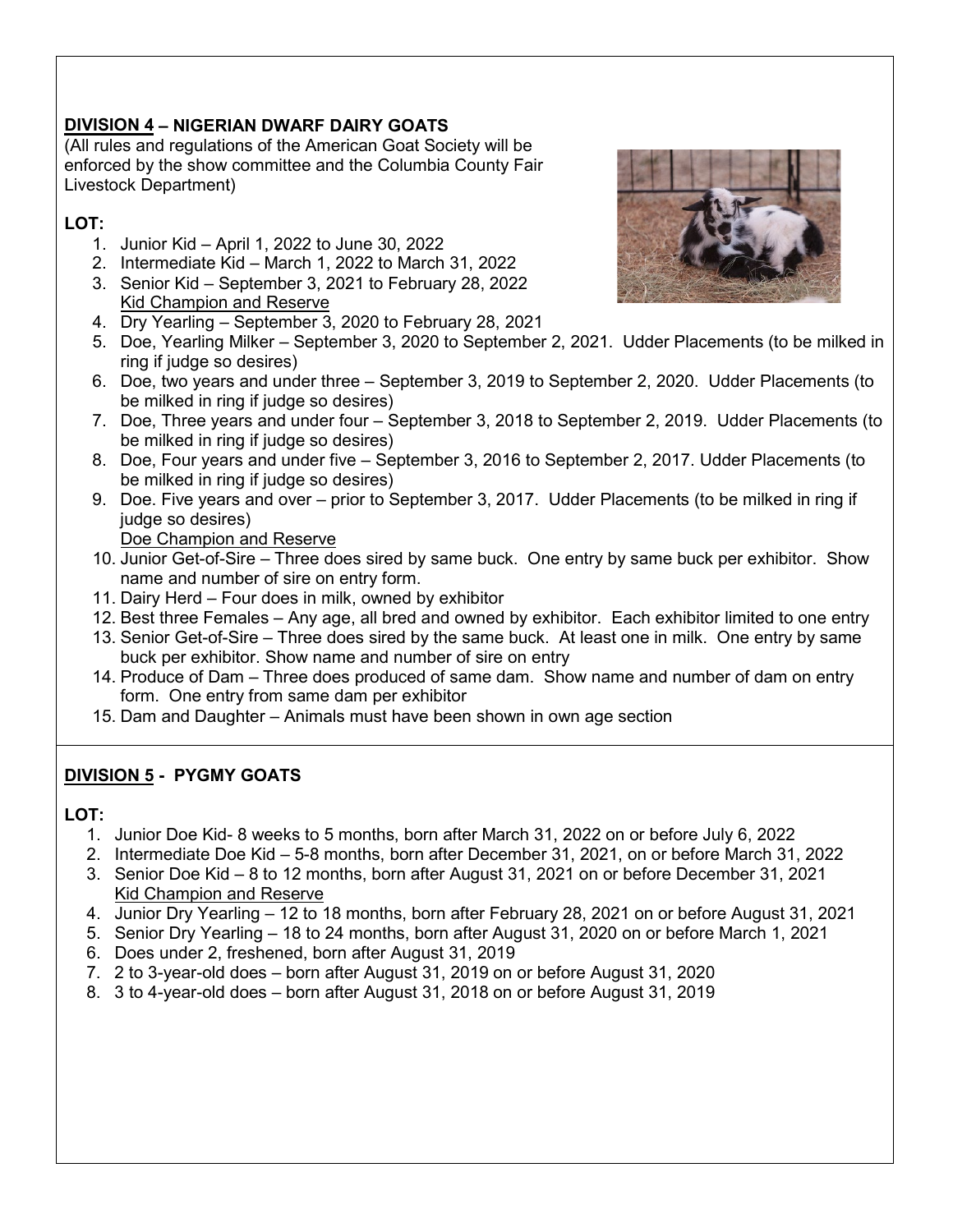- 9. 4 to 5-year-old does born after August 31, 2017 on or before August 31, 2018
- 10. 5 years and older does, born before August 31, 2017
- 11. Does in milk any doe in milk not shown in previous class Doe Champion and Reserve
- 12. Wethers 8 weeks to 6 months, born after February 28, 2021 on or before July 6, 2022
- 13. Wethers 6 to 12 months, born after August 31, 2021 on or before February 28, 2022
- 14. Wethers Over 1 year, born on or before September 1, 2021 Wether Champion and Reserve
- 15. Dam and Daughter
- 16. Breeders Trio all does bred and owned by same exhibitor
- 17. Get-of-Sire- two does sired by same buck, different dams

# **DIVISION 6 – PYGORA GOATS**

#### **LOT:**

- 1. Wether Under 1 year (includes First Generation Wethers)
- 2. Wether Over 1 year (includes First Generation Wethers) Wether Champion and Reserve
- 3. First Generation Does under 1 year
- 4. First Generation Does Over 1 year
- 5. Junior Does 0 to 6 months
- 6. Junior Does 6 to 12 months
- 7. Yearling Does 12 to 24 months, never freshened (kidded)
- 8. Yearling Does 12 to 24 months, freshened (kidded)
- 9. Senior Does 2 to 3 years does over 2 1\2 years must meet minimum height
- 10. Senior Does 3 to 4 years
- 11. Senor Doe 4 years and over Doe Champion and Reserve
- 12. Best Fleece open to all Pygoras in Show (Does, Bucks, Wethers, First Generation) Fleece may be either on the goat or shorn in 2021. Will be judged by Types A, B and C
- 13. Dam and Daughter
- 14. Breeders Trio any three does with same herd name, may be owned by someone other than the breeder
- 15. Get-of-Sire two does, same sire, different dams

# **DIVISION 7 – MEAT GOATS**

#### **LOT:**

- 1. Junior Doe Kid born April 1, 2022 to June 30, 2022
- 2. Intermediate Doe Kid born January 1, 2022 to March 31, 2022 3. Senior Doe Kid – born September 1, 2021 to December 31, 2022
- Kid Champion and Reserve
- 4. Yearling Doe born September 1, 2020 to August 31, 2020
- 5. Two-Year-Old Doe- born September 1, 2018 to August 31, 2020
- 6. Three & Four-Year-Old Doe born before September 1, 2018 to August 31, 2019